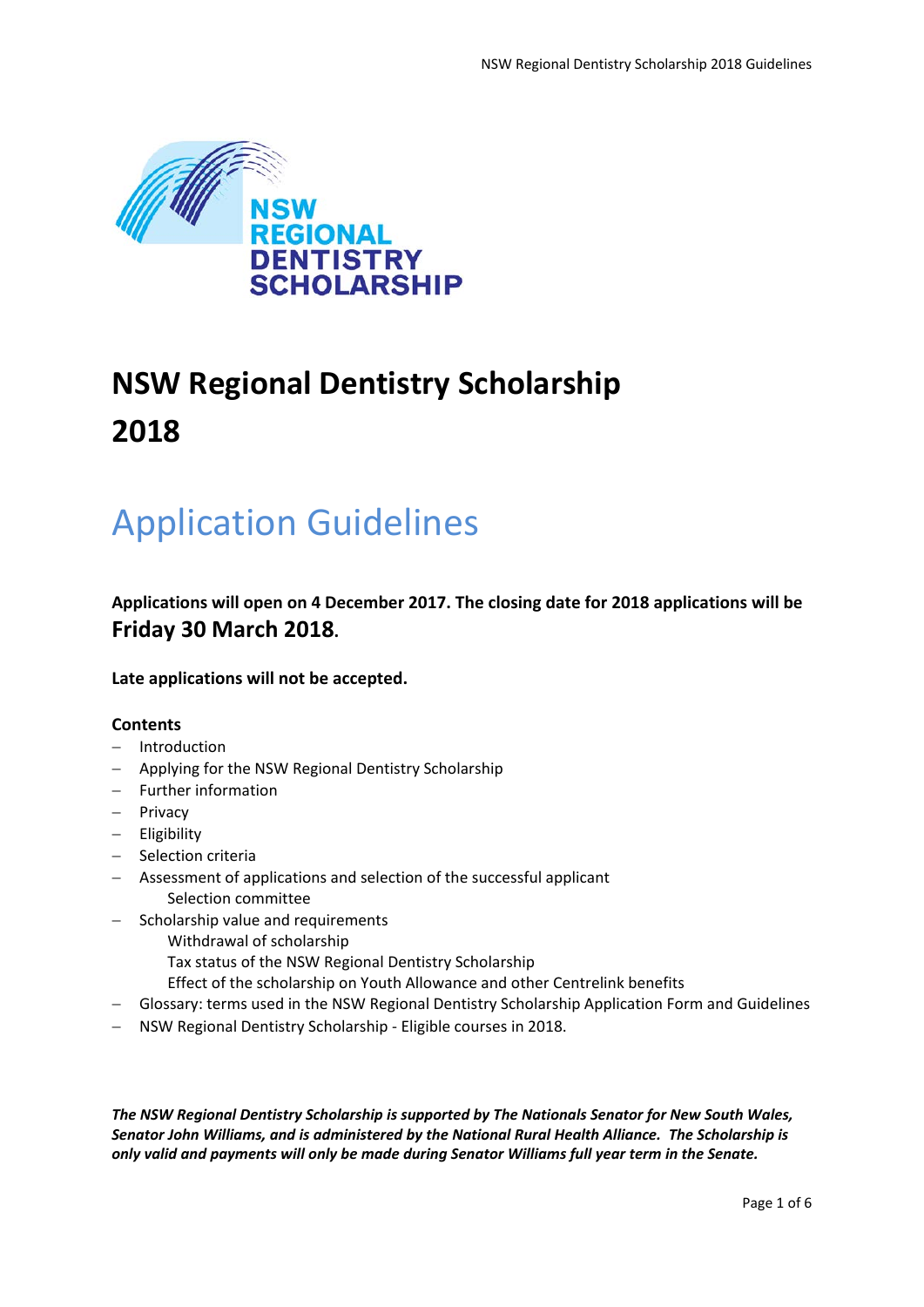# **NSW Regional Dentistry Scholarship 2018**

### **Introduction**

The NSW Regional Dentistry Scholarship is available to assist a student from regional New South Wales offset the costs of commencing dentistry studies at an approved university in Australia. The scholarship is designed to assist a student with strong links to regional communities to train for a professional dental career in regional New South Wales.

The scholarship will be awarded to a student commencing the first year of an accredited Australian dentistry degree in 2018. The duration of the scholarship is one year.

The NSW Regional Dentistry Scholarship is supported by The Nationals Senator for New South Wales, Senator John Williams, and is administered by the National Rural Health Alliance.

## **Applying for the NSW Regional Dentistry Scholarship**

The Application Form is available online at<http://ruralhealth.org.au/nsw-rds>

Applications must be submitted on the NSW Regional Dentistry Scholarship 2018 Application Form by **Friday 30 March 2018**. Late applications will not be accepted.

To complete and submit Application Form electronically (preferred):

- save a copy of the blank form on your computer;
- complete the questions (**you must enable macros in Microsoft Word 2007 or later to enter data on the form. It cannot be completed electronically in earlier versions of Microsoft Word**);
- save your completed form on your computer; and
- send your completed form as an email attachment to [nsw-rds@ruralhealth.org.au](mailto:nsw-rds@ruralhealth.org.au)

If you are unable to complete the application form electronically, you can print the form, complete it by hand and send it by mail to the address below.

Before you submit your application check it carefully to ensure that you have answered all the relevant questions accurately and completely. Keep a copy of your application for your own records.

Incomplete applications will not be assessed.

Do not send any other documents with your application form. An applicant who is offered a scholarship will be asked to provide certified copies of specified documents so that the claims made in their application may be verified. The scholarship will be awarded only after the information provided by the applicant in their application form has been verified. The successful applicant will be also required to submit a signed statutory declaration attesting that the information set out in their application is accurate and complete. Be aware that it is an offence to wilfully make a false statement in a statutory declaration.

#### **For further information please contact:**

| Email     | nsw-rds@ruralhealth.org.au         |  |
|-----------|------------------------------------|--|
| Free call | 1800 460 440                       |  |
| Phone     | (02) 6285 4660                     |  |
| Fax       | (02) 6285 4670                     |  |
| Mail      | NSW Regional Dentistry Scholarship |  |
|           | National Rural Health Alliance     |  |
|           | PO Box 280, DEAKIN WEST ACT 2600   |  |
| Web       | http://ruralhealth.org.au/nsw-rds  |  |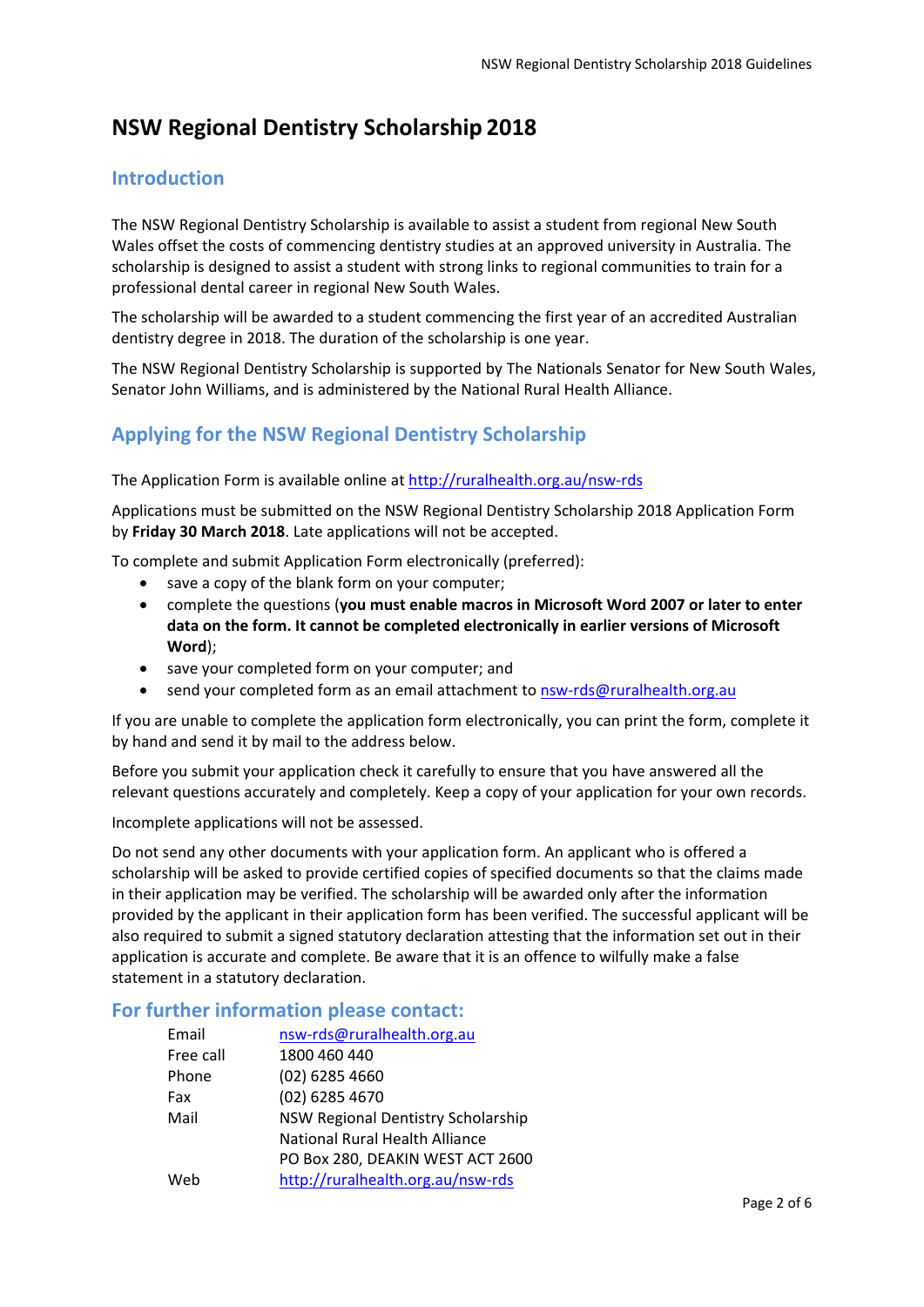## **Privacy**

Any information provided to the National Rural Health Alliance by an applicant in connection with their application for the NSW Regional Dentistry Scholarship will be dealt with in accordance with the National Privacy Principles of the *Privacy Act 1988*.

## **Eligibility**

To be eligible for the NSW Regional Dentistry Scholarship 2018 an applicant must:

- be an Australian citizen or permanent resident of Australia;
- have lived in regional New South Wales (see **Glossary**, p.5-6 for definition) for a minimum of five years from the age of five up to the date of entry to dentistry school; and
- be commencing full time study in an accredited Australian dentistry degree in 2018 (see **NSW Regional Dentistry Scholarship - Eligible courses in 2018,** p.6)*.*

#### **Selection criteria**

The successful applicant will be selected on the basis of their:

- residency history in regional New South Wales from five years of age, including attendance at a primary school in a New South Wales regional area;
- financial need, assessed on the basis of taxable income for the current and previous two years and/or eligibility for Australian Government student income support; and
- demonstrated commitment and aspiration to living and working in regional New South Wales.

### **Assessment of applications and selection of the successful applicant**

All applications submitted by the closing date will be assessed according to the eligibility and selection criteria set out in these guidelines.

- 1 Applications will be assessed against the eligibility criteria.
- 2 Eligible applications will be assessed against to the selection criteria. A short-list of applications will be produced for consideration by the selection committee.
- 3 Short-listed applications will be considered by the selection committee. As part of this consideration, the selection committee may seek additional information from selected applicants. A scholarship may be offered to one applicant on the basis of this consideration.
- 4 The applicant who is offered a scholarship will be asked to provide specified documentation so that the claims made in their application may be verified. The NSW Regional Dentistry Scholarship for 2017 will be formally awarded to this applicant provided that the documentation verifies the information in their application.

A detailed list of the documents which an applicant who is offered a scholarship may be required to provide is available on request from the National Rural Health Alliance.

Should the applicant who is offered a scholarship decline this offer or have the scholarship offer withdrawn, the scholarship may be offered to another eligible applicant.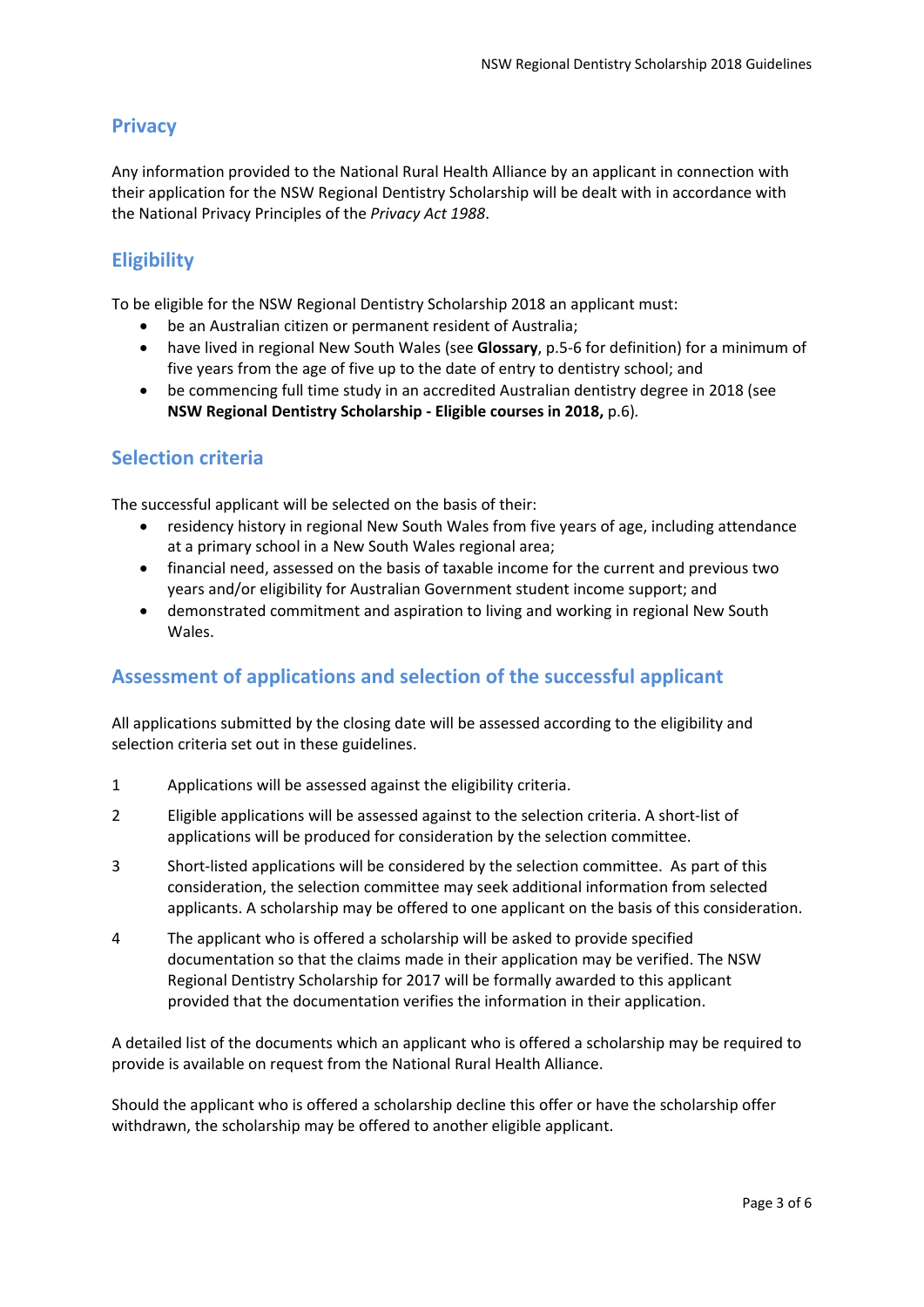All applicants will be notified in writing by mail of the outcome of their application. The decision of the selection committee is final and no subsequent appeals or requests for applications to be reconsidered can be accepted.

#### **Selection committee**

The selection committee will comprise:

- one nominee of Senator John Williams; and
- two nominees of the Executive Director, National Rural Health Alliance.

#### **Scholarship value and requirements**

The scholarship will provide \$4,800 in 2018. The scholarship will be paid in eleven instalments from March 2018. Nine instalments of \$480 will be paid monthly from March to November. One instalment of \$240 will be paid in December and a final instalment of \$240 will be paid once the scholarship holder has fulfilled the completion requirements of the scholarship, outlined below.

The scholarship holder will have access to mentoring support by an experienced dentist currently practising in regional New South Wales. This mentoring is intended to provide exposure to rural dental practice and a source of advice and experience outside the formal university environment.

The scholarship holder will be encouraged to participate in activities to reinforce his/her connections to regional New South Wales, such as participating actively in university rural health club programs.

The scholarship holder will be required to:

- continue to be enrolled full-time in dentistry in 2018;
- be a member of the university rural health club at their enrolled university;
- sign a scholarship agreement which sets out to the terms under which the scholarship is offered;
- submit a progress report at the end of First Semester; and
- on completion of the scholarship, submit a final report and a copy of their academic results for 2018.

#### **Withdrawal of scholarship**

If the scholarship holder does not complete first year dentistry in 2018 through withdrawing or taking an intermission from university, or if they fail and are excluded from their course before the completion of first year, the scholarship will be withdrawn. If the scholarship holder ceases to be enrolled at university, they should inform the National Rural Health Alliance as soon as possible. They would not be required to repay funds received before the date that they ceased to be enrolled at university; however, they would be required to repay any scholarship funds they have received while they are not enrolled at university.

#### **Tax status of the NSW Regional Dentistry Scholarship**

The scholarship administrator is not able to offer taxation advice. Applicants are advised to seek guidance from the Australian Taxation Office or a registered tax agent on the taxation status of the scholarship as it relates to their particular circumstances.

#### **Effect of the scholarship on Youth Allowance and other Centrelink benefits**

Applicants for the NSW Regional Dentistry Scholarship should seek advice from Centrelink on how receiving scholarship payments may impact on entitlements for student income support benefits provided through Centrelink.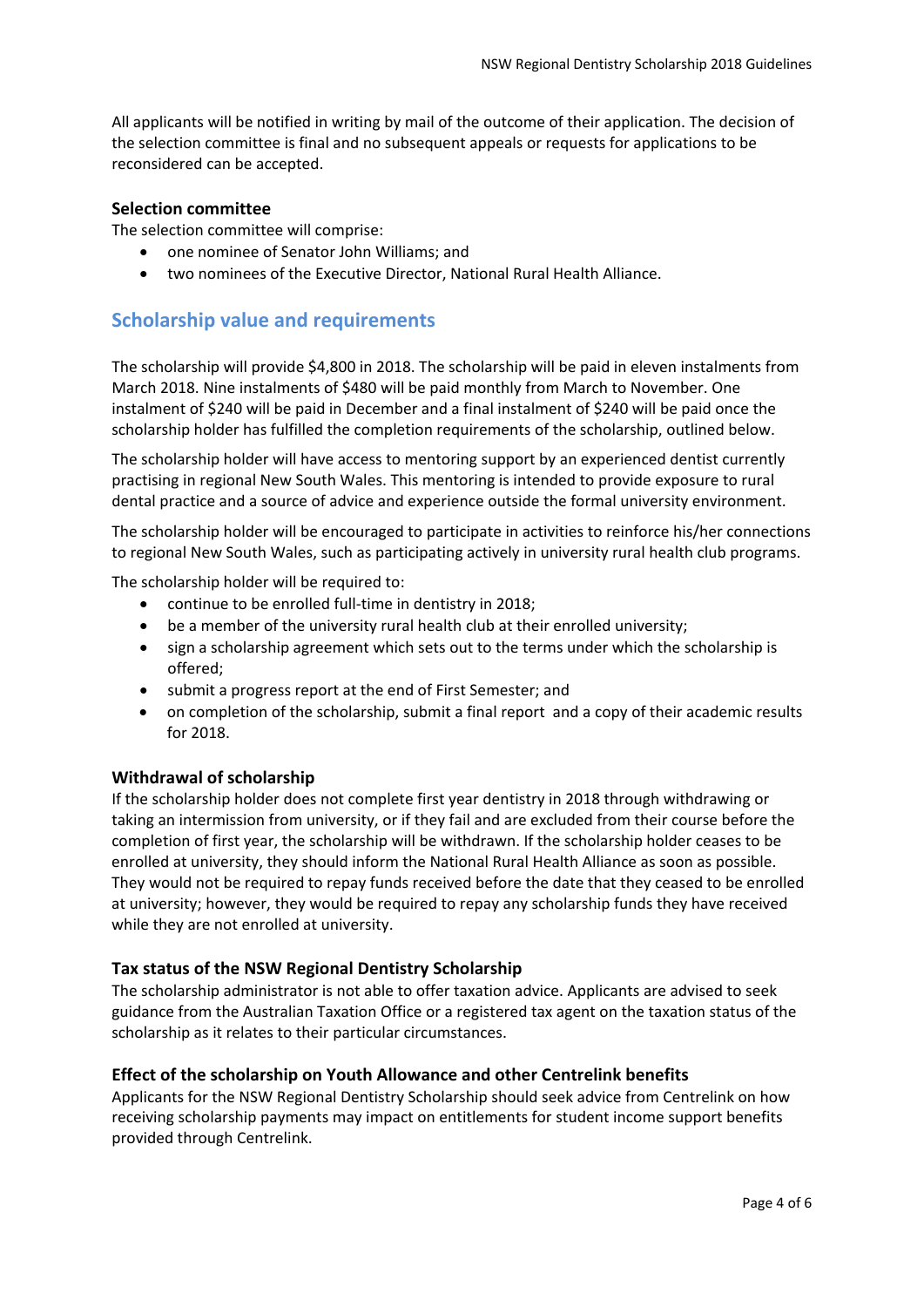## **Glossary**

#### **Terms used in the NSW Regional Dentistry Scholarship Application Form and Guidelines**

**Assessable income**: income you must declare to the Australian Taxation Office (ATO), including income that is below the tax free threshold. This income includes:

- Employment income such as salaries and wages, allowances and other employment income, lump sum payments;
- Australian Government payments such as Youth Allowance, Austudy and ABSTUDY payments;
- Some scholarships, bursaries, grants and other educational awards (please note that many scholarships are not taxable; applicants should seek advice about the taxation status of *other scholarships* they are receiving or check the Australian Taxation Office's 'Is your scholarship taxable?' tool <http://www.ato.gov.au/Calculators-and-tools/Is-your-scholarship-taxable/> );
- Pensions and annuities such as Australian Government pensions, pensions paid as superannuation income streams, annuities;
- Investment income such as interest, dividends, rent and rent-related payments, income or credits from any trust investments product;
- Business, partnership and trust income including family trust distributions;
- Income from capital gains;
- Foreign income.

**Certified copy**: a copy of an original document that has been certified as a true and correct copy of the original document. A person who is authorised to witness a statutory declaration (see below) may certify a copy.

**Dependent child**: a child who is under 22 years of age and is wholly or substantially dependent on his/her parent(s)/guardian(s).

**New South Wales regional area***:* locations in New South Wales identified as being within the ASGC Remoteness Areas (RA) categories 2-5. It excludes Sydney, Newcastle, Wollongong and other urban areas in New South Wales. The RA classification of specific locations can be checked online on the RA Locator provided by the Department of Health [\(http://www.doctorconnect.gov.au/internet/otd/Publishing.nsf/content/locator\)](http://www.doctorconnect.gov.au/internet/otd/Publishing.nsf/Content/locator).

Parent(s): unless otherwise noted, references to parent(s) also apply to guardian(s).

**Partner**: a person to whom the applicant is currently married, or has been living with in a marriagelike relationship (a de facto relationship), for 12 months or more.

**Principal home address**: the address where the applicant usually lives, or has usually lived in previous years. A number of exceptions apply:

- If the applicant's parents are separated or divorced, the address of the parent with whom the applicant would have normally lived for the most time in months in each calendar year;
- For an applicant who attended boarding school, the address of the applicant's parent(s)'/guardian(s)' place of residence during that time;
- During periods that an applicant was over 17 years of age and dependent as defined by Centrelink, the address of the applicant's parent(s)'/guardian(s)' place of residence.

For periods that the applicant was independent as defined by Centrelink, the principal home address is his/her usual place of residence.